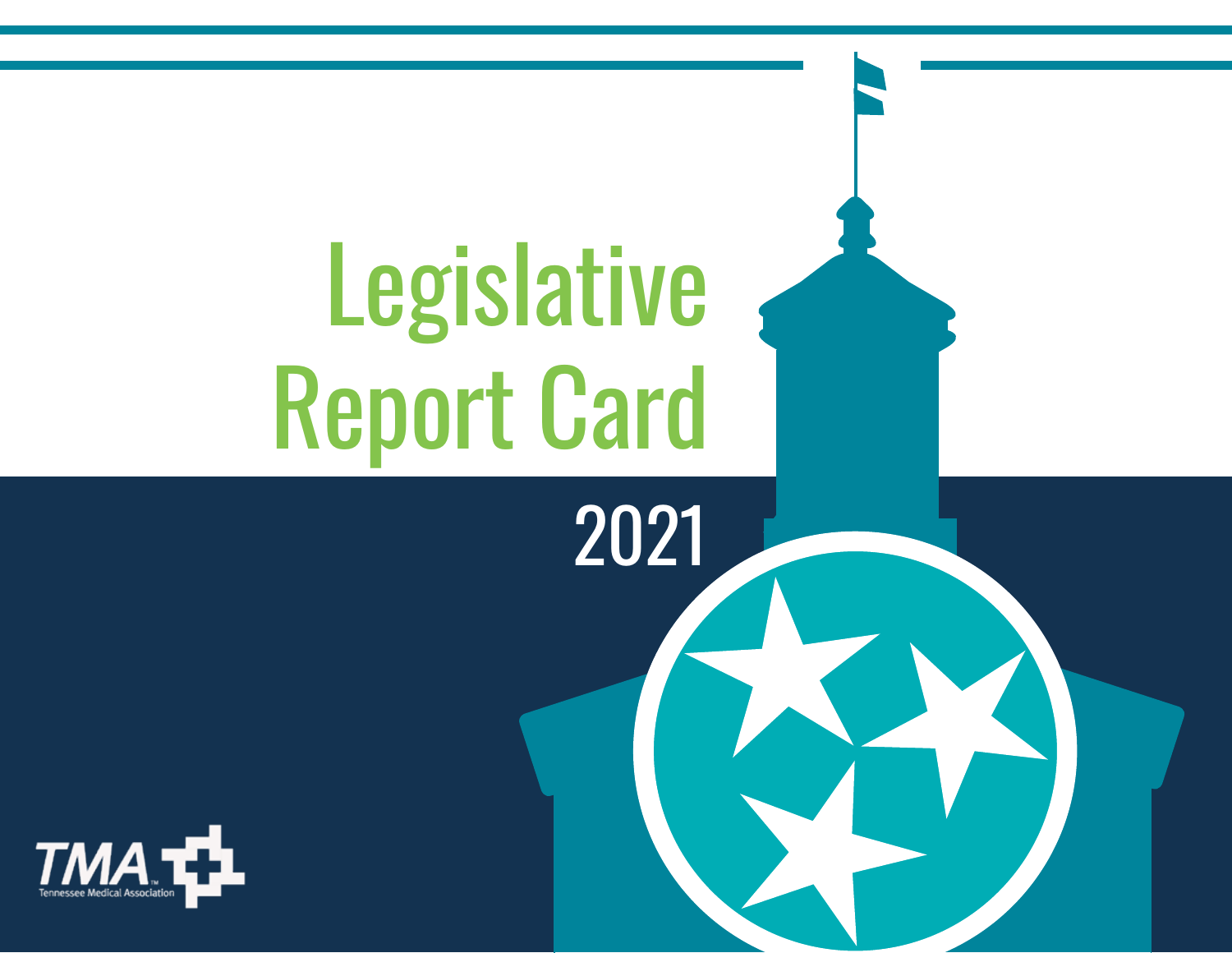

During the **112th Tennessee General Assembly**, TMA spent much of the 2021 legislative session dealing with pandemic-related bills, matched against our lobbying team's limited abilities to attend hearings and meet in person with legislators due to protocols and precautions.

Our annual pilgrimage to Capitol Hill in Nashville was once again held as a virtual event, drawing more than 250 physicians, medical support staff and other advocates to lobby for better healthcare policies. TMA members engaged with over 100 state lawmakers on our key issues.

2

351 bills tracked

18 bills amended



### **TMA's 2021 Legislative Priority**

SB0671 | HB1080 (Sen. Mike Bell, R. - Riceville | Rep. Jerry Sexton, R. - Bean Station)

This new law preserves PA-physician collaboration and will create a semi-autonomous licensing board for physician assistants. All rules regarding physician collaboration remain in effect and will continue to be overseen by the medical board. The bill as amended was signed by the governor.

1,654 bills reviewed 2021 by the numbers

**Background:** TMA opposed this bill as originally drafted because it would have eliminated the requirement for physician assistants to formally collaborate with physicians. TMA is a leader in efforts to preserve Tennessee physicians' ability to supervise patient care and oppose unsafe scope of practice expansion by midlevel healthcare providers. Because of our leadership, advanced practice nurses and physician assistants have failed to change state laws to achieve collaborative practice in Tennessee. We joined a coalition of medical specialty societies and other healthcare organizations promoting physician-led, team-based healthcare delivery teams as the best model for patient safety and quality of care.

## 2 **SCOPE OF PRACTICE**



### **TMA's 2021 Legislative Priority**

PC587 (TMA Member Sen. Richard Briggs, R. - Knoxville | Rep. Kevin Vaughan, R. - Collierville)

Approximately \$5.5 million was placed in the state budget to fund 130 new residency spots for family practice, general pediatrics, med-peds and psychiatry in medically underserved areas and distressed rural counties of Tennessee. Funding was included in the appropriations bill, which passed both the House and Senate and was signed by the Governor.

**Background:** The Centers for Medicare and Medicaid Services (CMS) ruled in 2020 that Tennessee must scratch its longstanding funding formula for graduate medical education slots through TennCare. It places millions of dollars and all of Tennessee's residency programs at risk. TMA's priorities will be to obtain a seat at the table for further discussions on resident funding and advocate for a sensible funding mechanism for preserving the existing slots.

## 1 **GRADUATE MEDICAL EDUCATION FUNDING**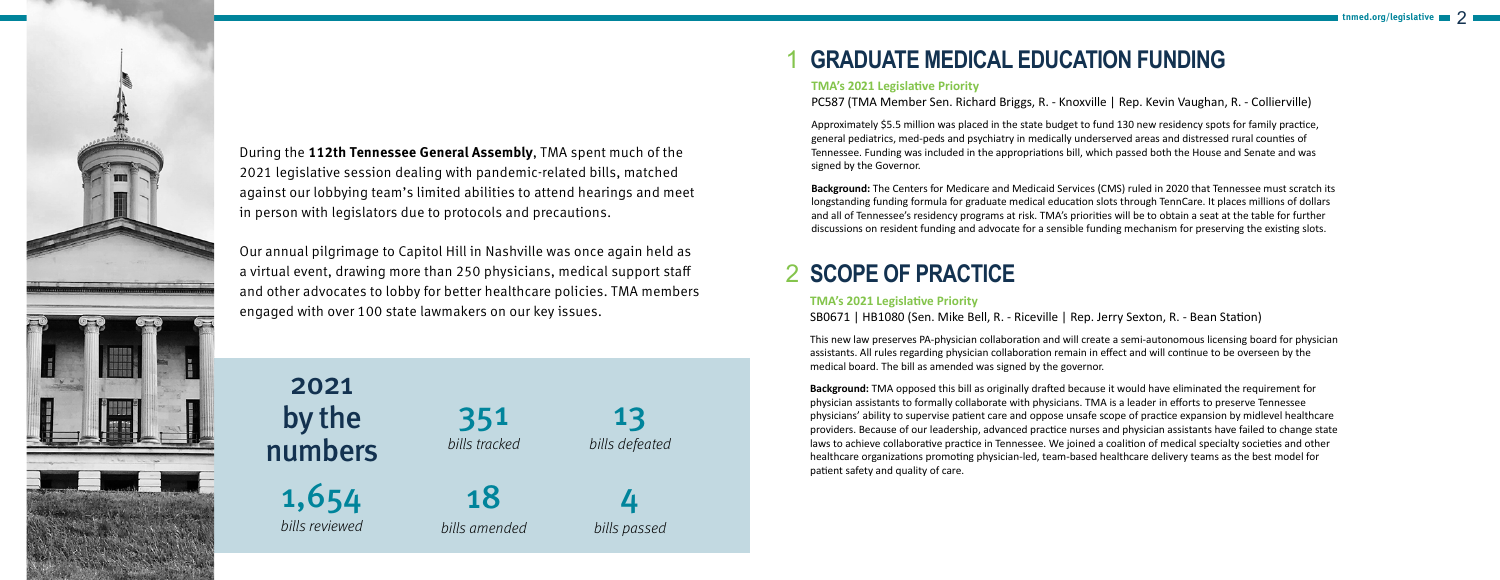SB884 | HB519 (Sen. John Stevens, R. - Huntingdon | Rep. Ron Gant, R - Rossville)

TMA continues to advocate for the reduction or removal of the Tennessee professional privilege tax. The General Assembly exempted some professions in 2019, but doctors are still required to pay the \$400 annual tax. It is unfair to impose the tax on physicians when other health professionals are exempt. We will continue to fight to repeal the tax for physicians.

PC405 (Sen. Art Swann, R. - Maryville | Rep. Iris Rudder, R. – Winchester)

This new law requires health insurance companies to count any co-pay assistance program's share of a patient's cost of a drug towards the patient's deductible or maximum out of pocket expenses. This bill was actively supported and lobbied by TMA.

PC569 (Sen. Shane Reeves, R. - Murfreesboro | Rep. Ester Helton, R. - Chattanooga)

## **PROFESSIONAL PRIVILEGE TAX REPEAL CORPORATE PRACTICE OF MEDICINE** <sup>4</sup>

The new law addresses five problematic pharmacy benefit managers (PBMs) practices that directly harm patients: 340B discrimination, specialty pharmacy discrimination, patient steering, spread pricing and rebate retention. This is a patient consumer protection law that addresses multiple issues regarding pharmacy benefits managers, including the practice of "white bagging." This bill was supported and actively lobbied by TMA.

## **PHARMACY BENEFIT MANAGERS REFORM**

SB1568 | HB1355 (Sen. Paul Bailey, R. - Sparta | Rep. Michael Curcio,

R. - Dickson)

This bill, as amended, would eliminate the current prohibition in law of hospitals employing radiologists, emergency physicians, anesthesiologists and pathologists. The Senate Commerce Committee referred it to a summer study committee, meaning the measure is dead for 2021. TMA actively opposed this bill.



## 6

## 7

## **5 PROHIBITING CO-PAY ACCUMULATORS**

TMA's annual policy briefing and lobby day in Nashville connects physicians directly with lawmakers so they can advocate for their patients and discuss major issues affecting the medical profession in Tennessee.

This year the General Assembly declined large, in-person group lobbying events due to the COVID-19 pandemic. So TMA visited lawmakers virtually via Zoom video conferencing with small group breakout discussions. Our typical all-day event shrunk to a dynamic 60 minutes. This event was held on March 3, 2021.

While the online format was new, the overall concept and inner workings remained the same. Invitations were extended to all 133 legislators, and over 300 physicians attended online to address healthcare-related issues.



## **DOCTORS' VIRTUAL DAY ON THE HILL TMA's 2021 Legislative Priority**

SB0001 | HB0002 (Sen. Bo Watson, R. - Hixson | Rep. Robin Smith, R. - Hixson)

The House planned a summer study of this issue to determine the effects of the federal balance billing law. The Senate postponed the bill until 2022.

**Background:** This bill would have ensured a balance billing solution for the state-regulated health insurance market in state law. TMA leads a coalition of hospital-based physician specialty organizations working to protect patients from narrow networks created by health insurance companies. Sen. Bo Watson and Rep. Robin Smith offered a physician-friendly balance billing solution which would require patients to only pay according to their in-network responsibility if they receive a surprise medical bill. It would also allow out-of-network physicians to pursue fair payment from health insurance companies through an independent arbitration process if the initial payment was unsatisfactory. Their bill would incentivize health insurance companies to offer fair initial payments to out-ofnetwork hospital-based physicians.

## 3 **BALANCE BILLING**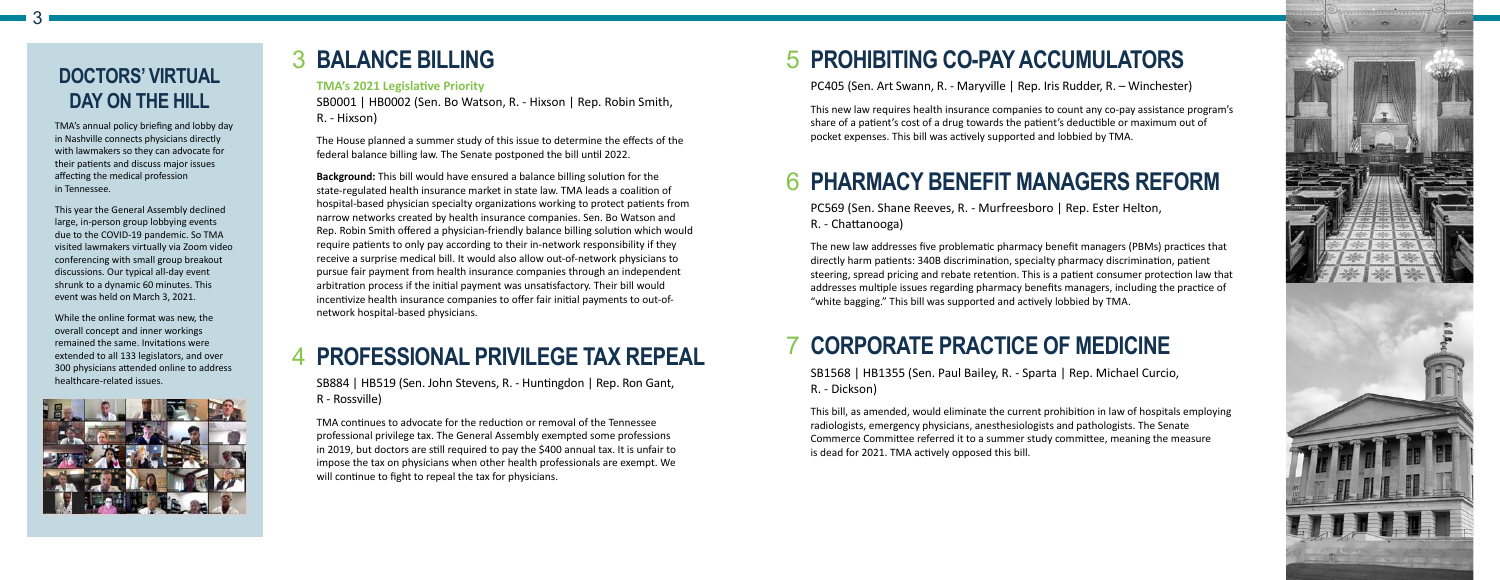| <b>KEY ISSUES SUMMARY</b>                                                                                                                                                                                                                                                                         | <b>TMA POSITION</b> | <b>OUTCOME</b>          |
|---------------------------------------------------------------------------------------------------------------------------------------------------------------------------------------------------------------------------------------------------------------------------------------------------|---------------------|-------------------------|
| <b>GRADUATE MEDICAL EDUCATION FUNDING (PC587)</b><br>Approximately \$5.5 million was placed in the state budget to fund 130 new residency spots for family<br>practice, general pediatrics, med-peds and psychiatry in medically underserved areas and distressed<br>rural counties of Tennessee. | <b>SUPPORT</b>      | Passed                  |
| SCOPE OF PRACTICE (SB0671/HB1080)<br>This bill preserves PA-physician collaboration and will create a semi-autonomous licensing board<br>for physician assistants.                                                                                                                                | <b>OPPOSE</b>       | Postponed<br>until 2022 |
| <b>BALANCE BILLING (SB0001/HB0002)</b><br>This bill would have ensured a balance billing solution for the state-regulated health insurance<br>market in state law.                                                                                                                                | <b>SUPPORT</b>      | Postponed<br>until 2022 |
| PROFESSIONAL PRIVILEGE TAX REPEAL (SB884   HB519)<br>The General Assembly exempted some professions in 2019, but doctors are still required to pay<br>the \$400 annual tax. TMA will continue to fight to repeal the tax for physicians.                                                          | <b>SUPPORT</b>      | Postponed<br>until 2022 |
| <b>PROHIBITING CO-PAY ACCUMULATORS (PC405)</b><br>This new law requires health insurance companies to count any co-pay assistance program's share<br>of a patient's cost of a drug towards the patient's deductible or maximum out-of-pocket expenses.                                            | <b>SUPPORT</b>      | Passed                  |
| <b>PHARMACY BENEFIT MANAGERS REFORM (PC569)</b><br>The new law addresses five problematic PBMs practices that directly harm patients: 340B<br>discrimination, specialty pharmacy discrimination, patient steering, spread pricing and<br>rebate retention.                                        | <b>SUPPORT</b>      | Passed                  |
| <b>CORPORATE PRACTICE OF MEDICINE (SB1568   HB1355)</b><br>This bill, as amended, would eliminate the current prohibition in law of hospitals employing<br>radiologists, emergency physicians, anesthesiologists and pathologists.                                                                | <b>OPPOSE</b>       | Postponed<br>until 2022 |

## **PC 56 (SB**

of the road, and

### **PC 212 (SB**

This law reques provide ambulance service and allows municipal government  $\int$  provide ambulance  $\int$ approval of the

### **PC 557 (SB**

Existing healt the merits of the merits of  $\vert$  tomography services  $\vert$  Davidson, Har

| <b>BUSINESS OF HEALTH CARE</b>                                                                                                                                                                                                                                                                                                                                                                                                                                                                                                                                                                                                                                                                                                                                                                                    | <b>EFFECTIVE</b> |
|-------------------------------------------------------------------------------------------------------------------------------------------------------------------------------------------------------------------------------------------------------------------------------------------------------------------------------------------------------------------------------------------------------------------------------------------------------------------------------------------------------------------------------------------------------------------------------------------------------------------------------------------------------------------------------------------------------------------------------------------------------------------------------------------------------------------|------------------|
| PC 56 (SB 154) Wheelchairs<br>The new law amends TCA $\S$ 55-8-101(41) to clarify that motorized wheelchairs are not "motor vehicles" for purposes of the rules<br>of the road, accidents, and crimes involving motor vehicles.                                                                                                                                                                                                                                                                                                                                                                                                                                                                                                                                                                                   | March 29, 2021   |
| PC 212 (SB 1597) Ambulance Service Availability<br>This law requires each county to provide ambulance service as an essential service and allows municipal governing bodies to<br>provide ambulance service as an essential service. Counties are not allowed to provide, maintain, license, franchise, or contract<br>for ambulance service within the boundaries of a municipality that has made provisions for ambulance service without the<br>approval of the municipal governing body of the area to be served.                                                                                                                                                                                                                                                                                             | April 22, 2021   |
| PC 557 (SB 1281) Certificate of Need<br>Existing healthcare institutions are no longer able to exercise a veto over an application by a potential competitor. Instead, only<br>the merits of the proposal can be taken into account. The application process has been expedited from up to 135 days to only 60.<br>Mental health hospitals will no longer be subject to certificate of need requirements, nor will facilities located in economically<br>distressed counties or those shuttered within the last 15 years. Non-pediatric magnetic resonance imaging and positron emission<br>tomography services will no longer need to acquire certificates of need to operate in counties with more than 175,000 residents:<br>Davidson, Hamilton, Knox, Montgomery, Rutherford, Shelby, Sumner, and Williamson. | Oct. 1, 2021     |

## **SUMMARY OF 2021 HEALTHCARE PUBLIC CHAPTERS**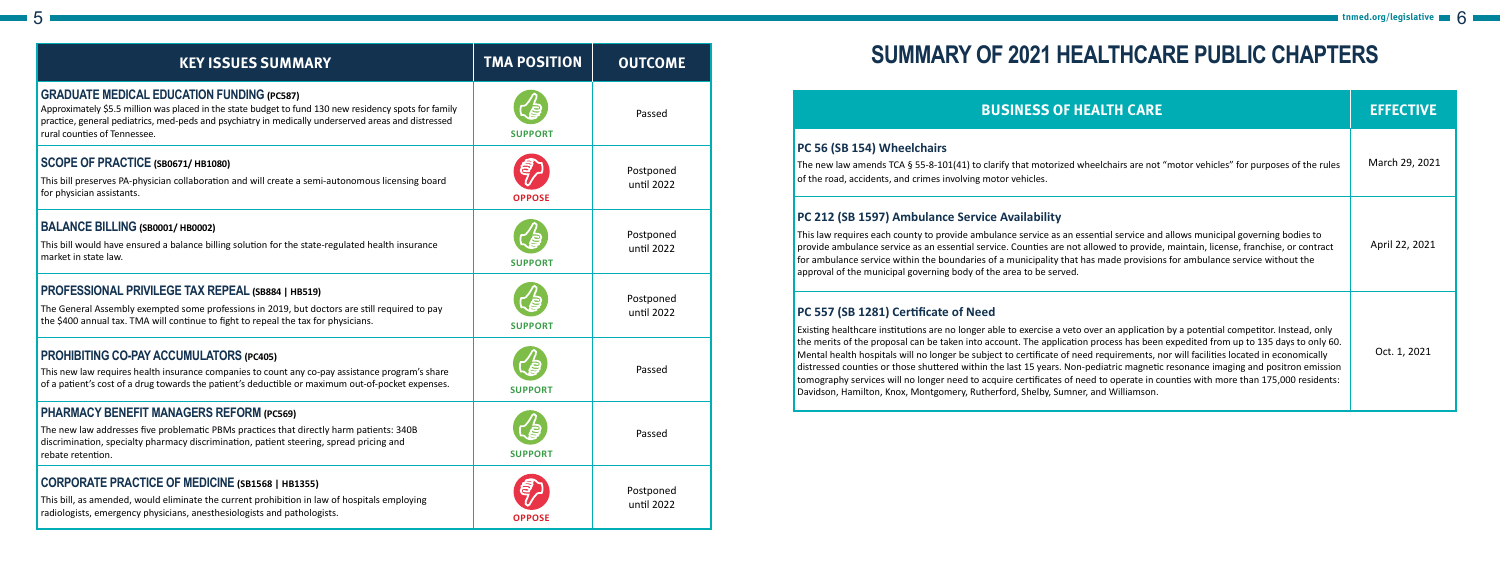| July 1, 2021<br>May 6, 2021<br>May 11, 2021 | <b>COVID-19 (SELECTED)</b>                                                                                                                                                                                                                                                                                                                                                                                                                                                                                                                                                                 | <b>EFFECTIVE</b> |
|---------------------------------------------|--------------------------------------------------------------------------------------------------------------------------------------------------------------------------------------------------------------------------------------------------------------------------------------------------------------------------------------------------------------------------------------------------------------------------------------------------------------------------------------------------------------------------------------------------------------------------------------------|------------------|
|                                             | PC 155 (SB 474) Business Fairness Act<br>"During the existence of a declared state of emergency, a business may continue or resume if it complies with safety precautions<br>and guidelines issued by the governor, state department or agency, or a county or municipal governing body or agency, or any<br>executive order, proclamation, or rule issued to prevent a threat to the public caused by a pandemic, epidemic, or bioterrorism<br>event, or the appearance of a novel or previously controlled or eradicated infectious agent or biological toxin."                          |                  |
|                                             | PC 346 (SB 777) Pharmacy Collaborative Agreements<br>The Commissioner of Health is authorized to declare the existence of an epidemic. Upon the declaration of an epidemic, the<br>state chief medical officer may implement a statewide collaborative pharmacy practice agreement with a licensed pharmacist for<br>the purposes of dispensing and administering vaccines to the state's vulnerable population. It sets out specific requirements<br>for the agreement's operation and specific requirements for the pharmacist under the agreement.                                      |                  |
|                                             | PC 384 (SB 1573) Classification of Workers as Essential or Nonessential by Governmental Entities<br>A local governmental entity or the executive head of a local government may not create categories or classes of nonessential<br>businesses, trades, professions, or industries for the purpose of suspending lawful commerce, encumbering trade, or denying<br>citizens the right to work if such activities are otherwise lawful in this state, unless an explicit order of the local fire marshal or<br>court declares that the business operating poses a clear and present danger. |                  |



| <b>HEALTHCARE DELIVERY</b>                                                                                                                                                                                                                                                                                                                                                                                                                                                                                                                                                                                                                                                                                                         | <b>EFFECTIVE</b> |
|------------------------------------------------------------------------------------------------------------------------------------------------------------------------------------------------------------------------------------------------------------------------------------------------------------------------------------------------------------------------------------------------------------------------------------------------------------------------------------------------------------------------------------------------------------------------------------------------------------------------------------------------------------------------------------------------------------------------------------|------------------|
| PC 153 (SB 1589) Store-and-Forward Telemedicine<br>Section 63-1-155(a) is amended to redefine "store-and-forward telemedicine services" and "telehealth/telemedicine" for<br>purposes of establishment of provider-patient relationships and standards of practice. "Store-and-forward telemedicine services"<br>means the use of asynchronous computer-based communications, which may include the transfer of medical data in an image<br>captured or created by a camera or similar device, between a healthcare provider and patient for the purpose of diagnosis,<br>consultation, or treatment of the patient at a distant site where there may be no in-person exchange between the healthcare<br>provider and the patient. | April 13, 2021   |
| PC 191 (SB 425) Audio-Only Telehealth<br>This amends the statute in the insurance code regarding payment for telehealth. Payment is allowed for encounters using HIPAA<br>compliant audio-only conversation for the provision of behavioral health services if certain means of telehealth are unavailable.                                                                                                                                                                                                                                                                                                                                                                                                                        | April 22, 2021   |
| PC 163 (SB 270) Medical Records of Adopted Children<br>The Department of Children's Services (DCS) shall require any person receiving federal or state DCS-funded assistance for<br>adopting a child to provide the department with a DCS form completed by the adopted child's current medical or mental health<br>professional provider or from the school the child attends. The completed form must not include records from the verifying entity.<br>DCS may initiate a visit to ascertain the well-being of the child if the person fails to provide the required form.                                                                                                                                                      | July 1, 2021     |
| PC 168 (SB 334) Mammogram Screening for Prison Inmates<br>Female inmates who are 50 through 74 years of age must be offered a mammogram screening every two years at no cost to the<br>inmate. Female inmates who are 40 through 49 years of age must be offered a consultation with a physician to seek professional<br>care as to when to receive a mammogram. Correctional institutions must provide inmates with educational training on the<br>importance of preventative healthcare measures, including breast self-exams.                                                                                                                                                                                                   | July 1, 2021     |

### **Are you an IMPACT member?**

Electing friends of medicine to public office helps to ensure policy will benefit patients and physicians. This is IMPACT's goal. We must ensure that our physician legislators return victorious in next year's election, and the best way to do that is with donations to the PAC. Visit our site at **TNmed.org/IMPACT** to become a member, or contact Erika Thomas, advocacy engagement coordinator, at **Erika.Thomas@tnmed.org.**

### **PC 153 (SB**

### **PC 191 (SB**

### **PC 163 (SB**

DCS may initi

### **PC 168 (SB**

 $\vert$  importance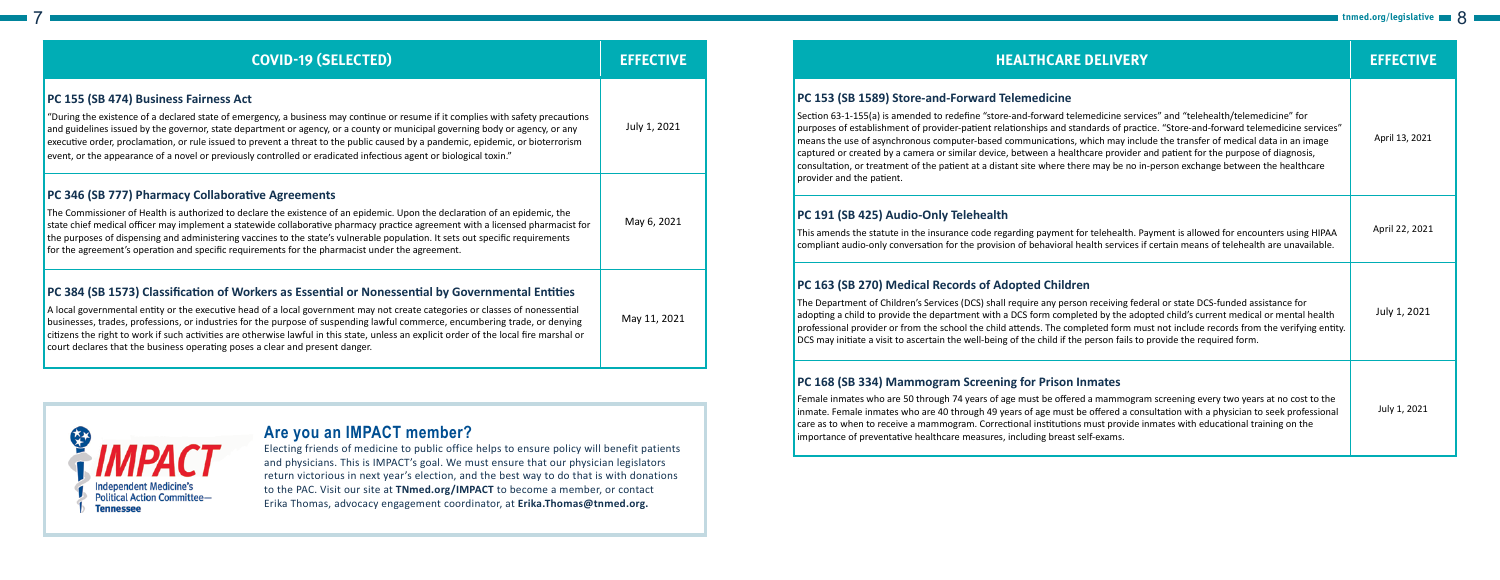| <b>HEALTHCARE DELIVERY (CONTINUED)</b>                                                                                                                                                                                                                                                                                                                                                                                                                                                                                                                                                                                                                                                                                                                                                                                                                                                                                                                                                                                                                                                                                                                                                                                                                                          | <b>EFFECTIVE</b> |
|---------------------------------------------------------------------------------------------------------------------------------------------------------------------------------------------------------------------------------------------------------------------------------------------------------------------------------------------------------------------------------------------------------------------------------------------------------------------------------------------------------------------------------------------------------------------------------------------------------------------------------------------------------------------------------------------------------------------------------------------------------------------------------------------------------------------------------------------------------------------------------------------------------------------------------------------------------------------------------------------------------------------------------------------------------------------------------------------------------------------------------------------------------------------------------------------------------------------------------------------------------------------------------|------------------|
| PC 259 (SB 615) Discharge of Patient Who Expresses Threat to Harm Self<br>If a patient who is an inpatient in a licensed healthcare facility, or seeking services from an emergency department, expresses to a<br>healthcare provider a recent threat or attempt at suicide or infliction of bodily harm to themselves, then the healthcare provider<br>shall enter the attempt or threat into the patient's medical record. Upon discharge from the facility, the facility shall provide the<br>patient with contact information to access a qualified mental health professional or counseling resource unless the patient is<br>discharged to another facility. This requirement may be satisfied by providing this state's mobile crisis services or the statewide<br>crisis hotline information.                                                                                                                                                                                                                                                                                                                                                                                                                                                                           | July 1, 2021     |
| PC 441 (SB 488) Transplant or Anatomical Gift Discrimination<br>Entities responsible for matching anatomical gifts or organ donors to potential recipients and health insurance entities that<br>provide coverage for transplantation may not discriminate against or refuse to serve potential recipients solely because of the<br>recipient's disability. Healthcare entities must make reasonable modifications to their policies, practices or procedures to allow<br>individuals with disabilities access to transplantation-related treatment and services. If an individual has a reasonable belief that<br>an entity violated this law, he/she may file a civil lawsuit.                                                                                                                                                                                                                                                                                                                                                                                                                                                                                                                                                                                                | July 1, 2021     |
| PC 462 (SB 212) Indicted Prescribers, APRN/PA Collaboration & Report to Licensing Board<br>1. A prescriber licensing board must revoke a prescriber's Schedule II prescribing privilege if the prescriber is indicted for a controlled<br>substance or sexual criminal offense. This is not a misprint. The Public Chapter does say "indicted," not convicted.<br>2. The nursing and physician assistant boards are required to suspend the license of an APRN or PA who fails to collaborate with a<br>physician as required by law.<br>3. A hospital administrator must notify the licensing board:<br>a. If an action is taken related to professional ethics, professional incompetence, negligence, moral turpitude, or drug or alcohol abuse<br>of a licensee; and<br>b. Any licensee who has been referred to or participated in a professional assistance program on two or more separate occasions because<br>the person inappropriately prescribed an opioid; diverted an opioid; engaged in sexual activity with a patient; or has a mental or physical<br>impairment that prevents the person from safely practicing the licensed profession. For any licensee reported, the board is entitled to any<br>quality improvement committee information on the licensee. | May 18, 2021     |

■9■

| <b>HEALTHCARE LIABILITY</b>                                                                                                                                                                                                                                                                                                                                                                                                                                                                                                                                                                                                                                        | <b>EFFECTIVE</b> |
|--------------------------------------------------------------------------------------------------------------------------------------------------------------------------------------------------------------------------------------------------------------------------------------------------------------------------------------------------------------------------------------------------------------------------------------------------------------------------------------------------------------------------------------------------------------------------------------------------------------------------------------------------------------------|------------------|
| PC 150 (SB 1275) Liability Protection for FQHCs<br>Federally qualified health centers are added to the state's quality improvement committee (formerly peer review) law.                                                                                                                                                                                                                                                                                                                                                                                                                                                                                           | July 1, 2021     |
| PC 379 (SB 1370) Wrongful Birth or Wrongful Life<br>The law places in Code that there is no cause of action for:<br>1. Wrongful birth on behalf of any person based on a claim that, but for an act or omission of the defendant, a person once<br>conceived would not or should not have been born; and<br>2. Wrongful life on behalf of any person based on a claim that, but for an act or omission of the defendant, the person would not<br>have been conceived or, once conceived, would or should have been aborted.<br>Causes of action could still be brought under the same set of facts under the theory of negligent infliction of emotional distress. | May 11, 2021     |

| <b>HEALTH INSURANCE</b>                                                                                                                                                                                                                                                                                                                 | <b>LEFFECTIVE</b> |
|-----------------------------------------------------------------------------------------------------------------------------------------------------------------------------------------------------------------------------------------------------------------------------------------------------------------------------------------|-------------------|
| PC 67 (SB 1376) Assignment of Benefits<br>Except when dealing with an assignment of benefits to a healthcare provider, the rights, duties, or benefits provided by a health<br>insurance policy may be assigned only as expressly provided by the terms of the policy of insurance or as otherwise expressly<br>allowed by the insurer. | March 29, 2021    |

### 10 **tnmed.org/legislative**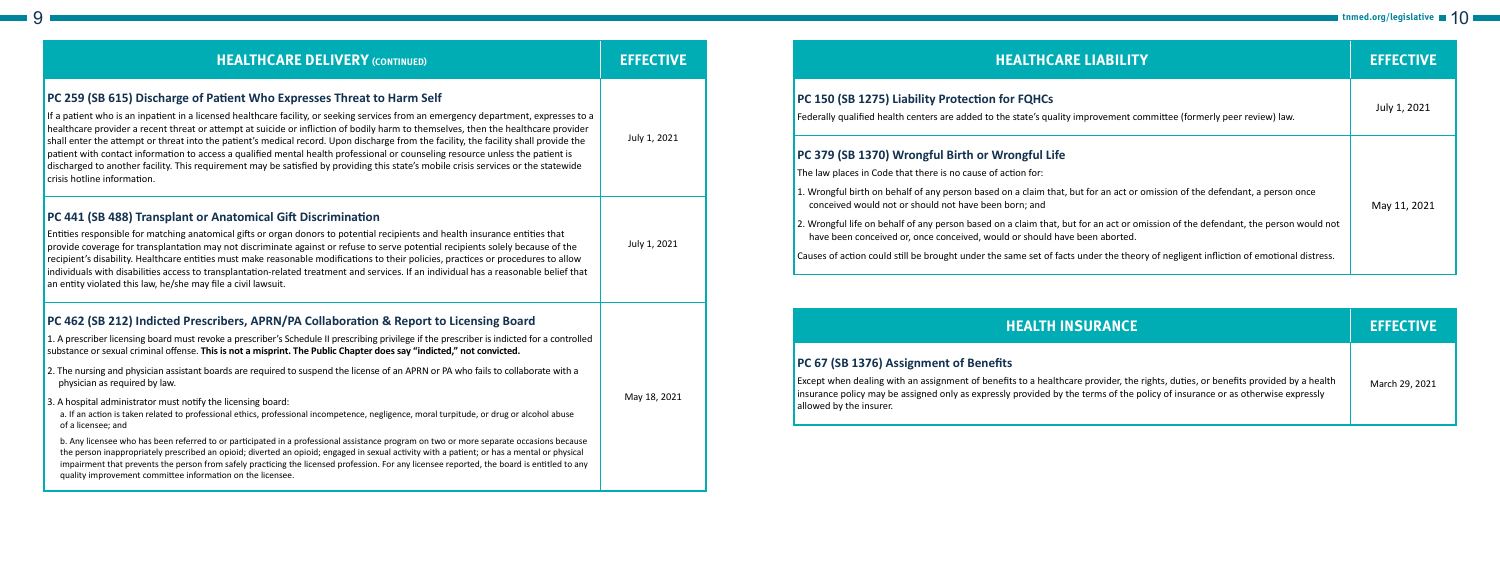| <b>SCOPE OF PRACTICE &amp; LICENSURE</b>                                                                                                                                                                                                                                                                                                                                                                                                                                                                                                                                  | <b>EFFECTIVE</b> |
|---------------------------------------------------------------------------------------------------------------------------------------------------------------------------------------------------------------------------------------------------------------------------------------------------------------------------------------------------------------------------------------------------------------------------------------------------------------------------------------------------------------------------------------------------------------------------|------------------|
| PC 124 (SB 478) Home Health by APRNs and PAs<br>This law adds advanced practice registered nurses and physician assistants as healthcare providers who can place orders for<br>home health care. Such orders may be transmitted electronically.                                                                                                                                                                                                                                                                                                                           | April 13, 2021   |
| PC 130 (SB 584) Direct Access to Physical Therapists<br>Patients now have direct access (no physician referral) to a physical therapist if the physical therapist holds a doctorate level degree,<br>has three years of practice experience, and has completed 15 hours in a program approved by the board of physical therapy.                                                                                                                                                                                                                                           | April 13, 2021   |
| PC 340 (SB 1267) Graduate Nurses Practicing without a License<br>Nursing graduates who have yet to take their licensing exam to practice may practice in a licensed Title 33 or 68 healthcare facility<br>for a maximum period of 120 consecutive calendar days from the date of receipt of the first authorization to take the licensing exam.<br>Graduate nurses must work under supervision, and supervisors may only supervise one graduate nurse at a time. There are limits as<br>to what a graduate nurse may do and what title one may use in a clinical setting. | May 4, 2021      |
| PC 376 (SB 1339) Aestheticians Performing Microneedling<br>Aestheticians working under the supervision of a licensed physician may perform microneedling without fear of discipline by<br>their licensing board.                                                                                                                                                                                                                                                                                                                                                          | May 11, 2021     |
| PC 148 (SB 1266) Certification of Nurse Aides in Nursing Homes<br>This is a grandfathering provision for temporary nurse aides who stepped up to care for nursing home patients during the<br>COVID-19 pandemic. Requires the board for licensing healthcare facilities to, no later than July 1, 2021, permit persons who<br>qualified as temporary nurse aides on or after the beginning date of the national public health emergency declared January 31,<br>2020, to become certified as nursing assistants in this state and be placed on the nurse aide registry.   | April 13, 2021   |
| PC 160 (SB 101) Art Therapists<br>This creates a professional art therapist advisory committee under the board of examiners in psychology. The committee will issue<br>licenses to qualified art therapists and the act sets forth the statutory requirements for licensure, but licensees cannot diagnose.                                                                                                                                                                                                                                                               | April 20, 2021   |

| <b>PHARMACY, PRESCRIBING &amp; PAIN MANAGEMENT</b>                                                                                                                                                                                                                                                                                                                                                                                                                       | <b>EFFECTIVE</b> |
|--------------------------------------------------------------------------------------------------------------------------------------------------------------------------------------------------------------------------------------------------------------------------------------------------------------------------------------------------------------------------------------------------------------------------------------------------------------------------|------------------|
| PC 136 (SB 748) Controlled Substance Monitoring Database<br>This makes amendments relative to data that is reported in the controlled substance monitoring database. The main focus of the<br>bill is to change the word "aggregate" to "deidentified" and specify that, "deidentified information from the database must not<br>include the identifying information of any patient, healthcare practitioner, healthcare practitioner delegate, or healthcare facility." | April 13, 2021   |
| <b>PUBLIC HEALTH</b>                                                                                                                                                                                                                                                                                                                                                                                                                                                     | <b>EFFECTIVE</b> |
|                                                                                                                                                                                                                                                                                                                                                                                                                                                                          |                  |
| PC 157 (SB 20) Vaping Products<br>Requires the department of health to post information from the CDC concerning the health effects and dangers of vapor<br>products. Information must also be disseminated to students in public middle, public junior, and public senior high schools.                                                                                                                                                                                  | April 20, 2021   |
| PC 169 (SB 386) Immunization Records<br>The department of health must accept out-of-state medical records evidencing the immunization of a natural or adopted child<br>of a military parent against each of the diseases required for attendance at any school or child care facility. This will no longer<br>require a child's parent to obtain a medical evaluation for the child in Tennessee in order to obtain a certificate of immunization.                       | July 1, 2021     |
| PC 272 (SB 1259) Safe Stars Act<br>Coaches of public and charter school youth athletic activity must complete an annual concussion recognition and safety course;<br>sudden cardiac arrest education program, CPR training, AED training, and background check. Student participants must return<br>signed forms acknowledging receipt of education material on sudden cardiac arrest symptoms and warning signs.                                                        | July 1, 2021     |

### $11$   $\blacksquare$ **thmed.org/legislative 12**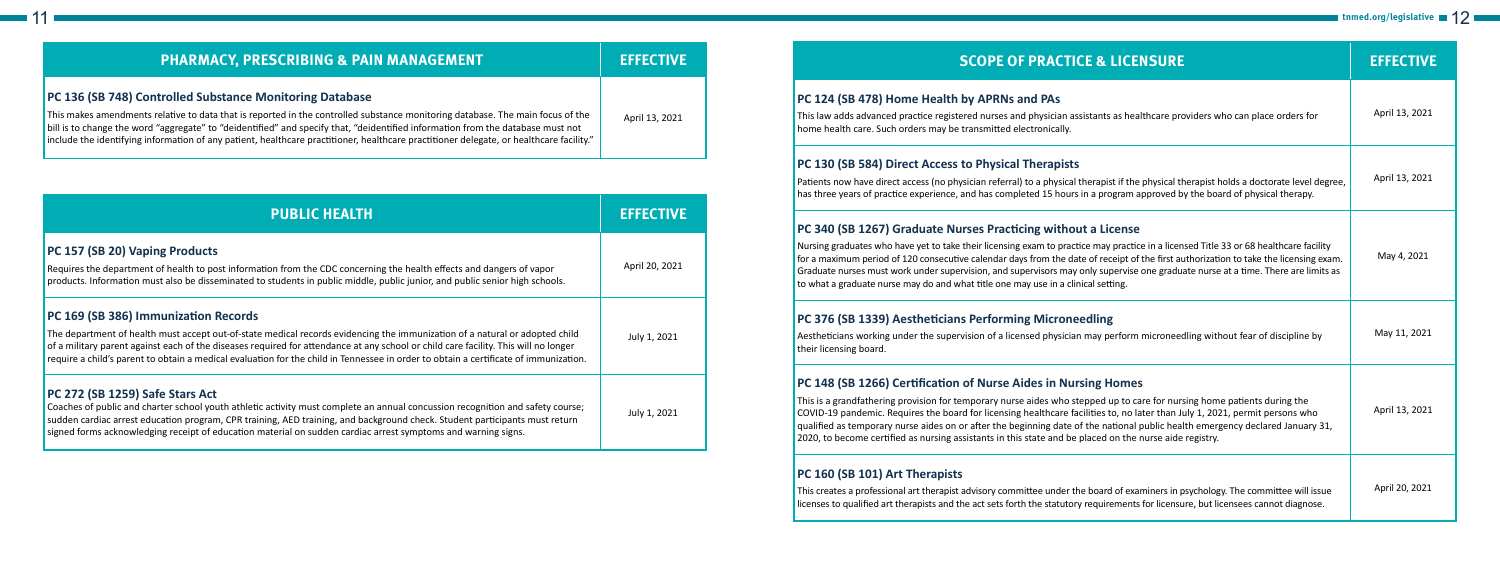| <b>TENNCARE</b>                                                                                                                                                                                                                                                                                                                                                                                                                                                                                                                    | <b>EFFECTIVE</b> |
|------------------------------------------------------------------------------------------------------------------------------------------------------------------------------------------------------------------------------------------------------------------------------------------------------------------------------------------------------------------------------------------------------------------------------------------------------------------------------------------------------------------------------------|------------------|
| PC 186 (SB 1430) Sickle Cell Disease<br>The new law requires the bureau of TennCare to conduct an annual review of all medications and forms of treatment for sickle<br>cell disease, and services for enrollees with a diagnosis of sickle cell disease. The purpose of the review is to determine if the<br>available covered medications, treatments, and services are adequate.                                                                                                                                                | April 20, 2021   |
| PC 197 (SB 574) Substance Abuse Grants<br>Several state executive departments must seek and apply for federal, private, or other available funds, and actively direct<br>available state funds, for the development of recovery programs for Tennessee residents who are pregnant or have children<br>to assist with substance use disorder treatment and wrap-around services to support life skills development in outpatient<br>treatment facilities, in residential treatment facilities, or through home visitation programs. | April 22, 2021   |
| PC 459 (SB 123) Hospital Assessment<br>Enacts the annual hospital assessment creating funds for federal matching through TennCare to "buy back" TennCare benefits<br>such as imaging and office visit limits and to provide funding for graduate medical education among other things.                                                                                                                                                                                                                                             | May 18, 2021     |

## **TMA'S ADVOCACY TEAM**

**Yarnell Beatty Senior Vice President and General Council Yarnell.Beatty@tnmed.org**

**Julie Griffin Vice President of Government Affairs Julie.Griffin@tnmed.org**

> **Karen Baird Director of Insurance Affairs Karen.Baird@tnmed.org**

**John Carr Assistant Director of Government Affairs John.Carr@tnmed.org**

> **Becky Morrissey Paralegal Becky.Morrissey@tnmed.org**

**Erika Thomas Advocacy Engagement Manager Erika.Thomas@tnmed.org**

**Alexa Stole Advocacy Administrative Assistant Alexa.Stole@tnmed.org**

## **EXPECTED HEALTHCARE LEGISLATIVE ISSUES FOR 2022**

• APRN/PA independent practice

• Issues concerning COVID-19 vaccinations

• Childhood vaccination requirements

• Telehealth

• Medical marijuana

• Motorcycle helmet repeal

• Optometrists performing laser procedures

• Repeal of rest of the professional privilege tax

• Budget for state pandemic PPE and equipment arsenal

• Corporate practice of medicine

• Prohibition of physician non-compete agreements (Uniform Law Commission)

| <b>WORKERS' COMPENSATION</b>                                                                                                                                                                                                                                                                                                                                                                                                                                                                                                                                                                                                                                                                                                           |              |
|----------------------------------------------------------------------------------------------------------------------------------------------------------------------------------------------------------------------------------------------------------------------------------------------------------------------------------------------------------------------------------------------------------------------------------------------------------------------------------------------------------------------------------------------------------------------------------------------------------------------------------------------------------------------------------------------------------------------------------------|--------------|
| PC 189 (SB 1285) Workers' Compensation Investigations<br>The bureau administrator is authorized to inspect and investigate the places of employment and pertinent conditions; business<br>records, including complete payroll and tax information; certificates of insurance; sign-in and sign-out sheets for jobsites; and<br>vendor lists if the bureau has reasonable cause to believe that an employer is in violation of the workers' compensation insurance<br>requirements of employers. Subpoenas may be served for witnesses or documents. An employer has 21 days in which to comply<br>with a subpoena. Failure to do so can result in a fine. The bureau has civil penalty power if an employer misclassifies an employee. | July 1, 2021 |